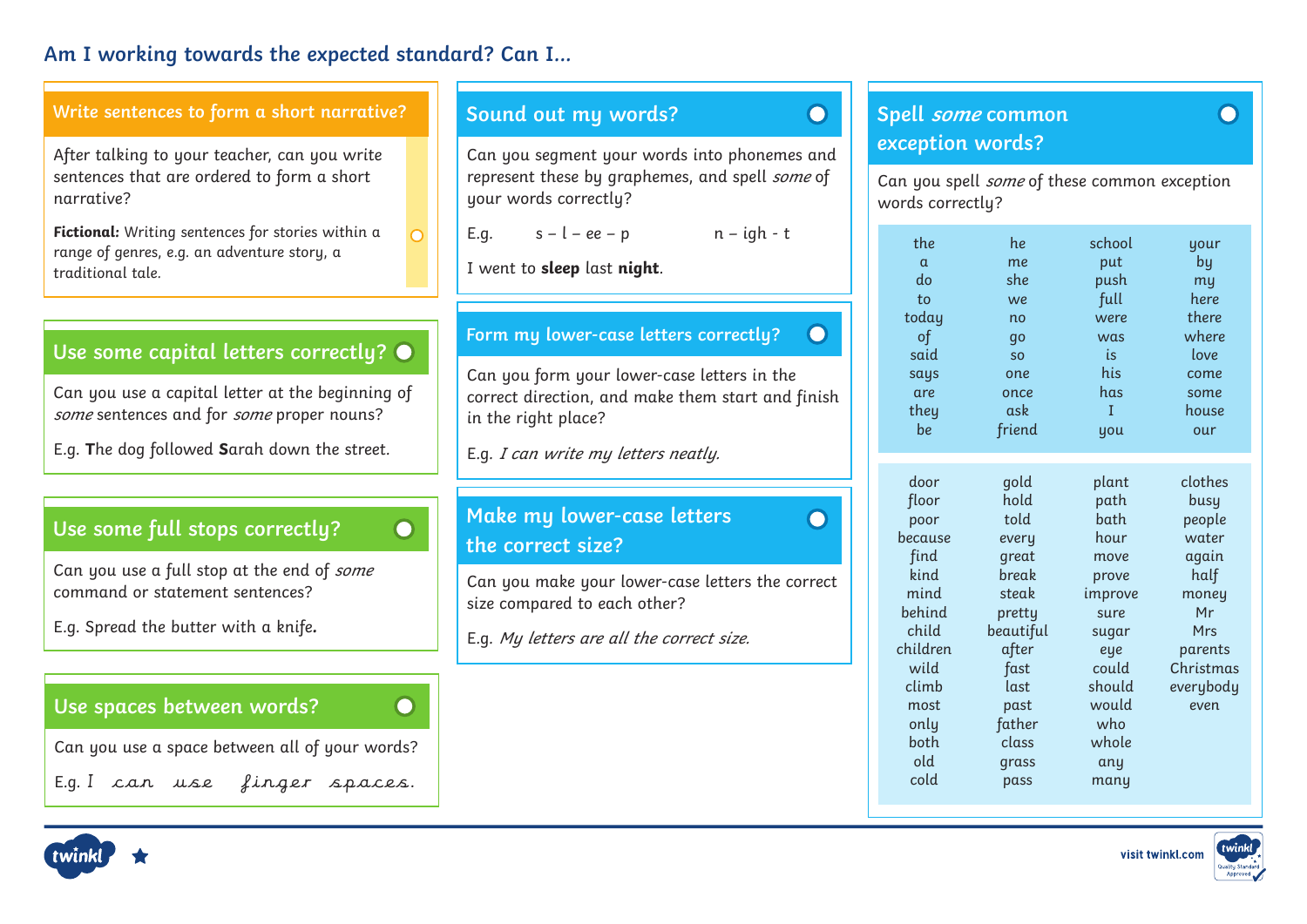## **Am I working at the expected standard? Have I met all the standards from the previous level? If so, can I...**

 $\bigcap$ 

 $\bigcap$ 

### **Write simple narratives?**

After talking to your teacher, can you write simple narratives about your own and other people's experiences, whether they are real or made up? e.g. an adventure story, a traditional tale.

### **Write about real events?**

Can you write about real events, recording these simply and clearly? e.g. a recount of a class trip, a diary entry, a retell of a historical event.

## **Use capital letters correctly?**

Can you use a capital letter at the beginning of some sentences and for *most* proper nouns?

E.g. **T**he dog followed **S**arah and **B**en down the street on **S**aturday.

# **Use full stops correctly?**

Can you use a full stop at the end of *most* command or statement sentences?

E.g. Spread the butter with a knife carefully**.**

### **Use question marks correctly?**



 $\bigcap$ 

 $\overline{\mathbf{O}}$ 

Can you use a question mark at the end of *some* question sentences?

E.g. What are you doing today**?**

#### **Use present and past tense?**

Can you use present and past tense *mostly* correctly and consistently?

E.g. **Today**, Aminah **drives** to school in the car. **Yesterday**, she **walked** to school.

### **Use co-ordinating conjunctions?**

Can you correctly use the conjunctions 'or', 'and' and 'but' in your sentences?

E.g. Simon loves ketchup **but** he hates mayonnaise.

Do you like ketchup **or** do you prefer mayonnaise?

I like to have ketchup **and** I like to have mayonnaise on my chips.

## **Use subordinating conjunctions?**

Can you *sometimes* use the conjunctions 'when', 'if', 'that' and 'because' in your sentences?

E.g. Leon was upset **when** Billy was mean about his hair.

I will be happy **if** my Dad gets home from work on time.

It's disappointing **that** the football team lost their match.

Jack loves chocolate **because** it is so tasty.





 $\bigcap$ 

 $\bigcirc$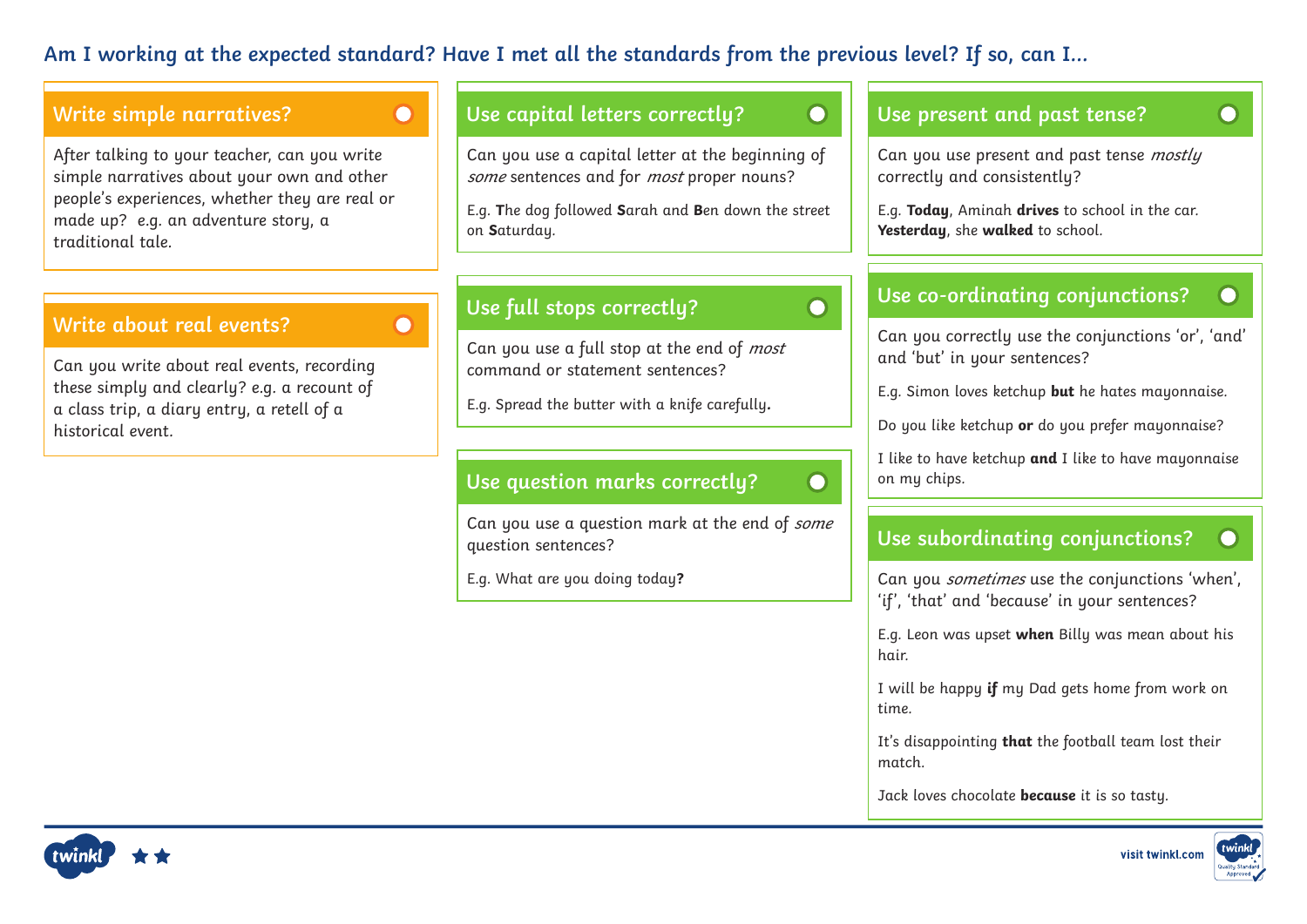# **Sound out my words?**

 $\overline{O}$ 

Can you segment your words into phonemes and represent these by graphemes, spelling *many* of them correctly?

E.g. 
$$
f-r-igh-t \ s-p-oo-k-y
$$

The **spooky** mask gave me a **fright**.

# **Form capital letters and digits correctly?**

Can you write capital letters and digits of the correct size, the correct way around and to match the size of your lower-case letters?

E.g. The Olympics were held in London in 2012.

## **Use spaces between words which are the correct size?**

Can you use spaces between words which match the size of my letters?

E.g. The spaces between my words are just right.

**Spell many common exception words?**

 $\overline{\bigcirc}$ 

Can you spell many of these common exception words correctly?

| the   | school<br>he |      | your  |
|-------|--------------|------|-------|
| α     | me           | put  | by    |
| do    | she          | push | my    |
| to    | we           | full | here  |
| today | no           | were | there |
| of    | qo           | was  | where |
| said  | <b>SO</b>    | is   | love  |
| says  | one          | his  | come  |
| are   | once         | has  | some  |
| they  | ask          | T    | house |
| be    | friend       | you  | our   |

| door     | gold      | plant   | clothes   |  |
|----------|-----------|---------|-----------|--|
| floor    | hold      | path    | busy      |  |
| poor     | told      | bath    | people    |  |
| because  | every     | hour    | water     |  |
| find     | great     | move    | again     |  |
| kind     | break     | prove   | half      |  |
| mind     | steak     | improve | money     |  |
| behind   | pretty    | sure    | Mr        |  |
| child    | beautiful | sugar   | Mrs       |  |
| children | after     | eye     | parents   |  |
| wild     | fast      | could   | Christmas |  |
| climb    | last      | should  | everybody |  |
| most     | past      | would   | even      |  |
| only     | father    | who     |           |  |
| both     | class     | whole   |           |  |
| old      | grass     | any     |           |  |
| cold     | pass      | many    |           |  |
|          |           |         |           |  |





 $\mathbf O$